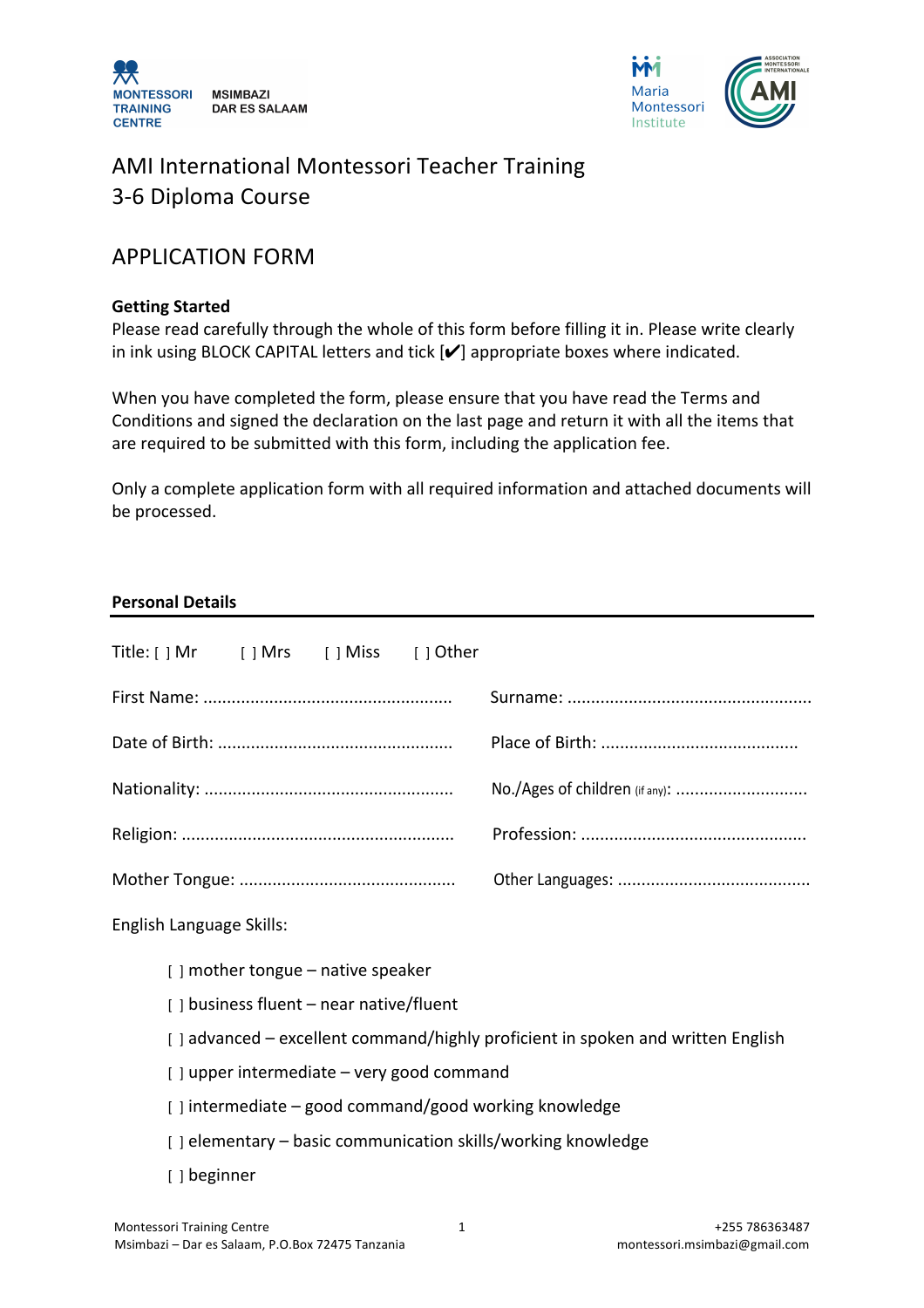

Maria Montessori Institute

#### **Contact Details**

#### **Education**

Please state your highest educational qualifications (and/or level of education achieved), the subjects you studied, with place/date of examination, and enclose copies of appropriate documentation.

| <b>School/College Name</b> | <b>Province/City</b><br>and Country | Years<br>attended | Qualification/<br><b>Level of Education</b> |
|----------------------------|-------------------------------------|-------------------|---------------------------------------------|
|                            |                                     |                   |                                             |
|                            |                                     |                   |                                             |
|                            |                                     |                   |                                             |
|                            |                                     |                   |                                             |
|                            |                                     |                   |                                             |
|                            |                                     |                   |                                             |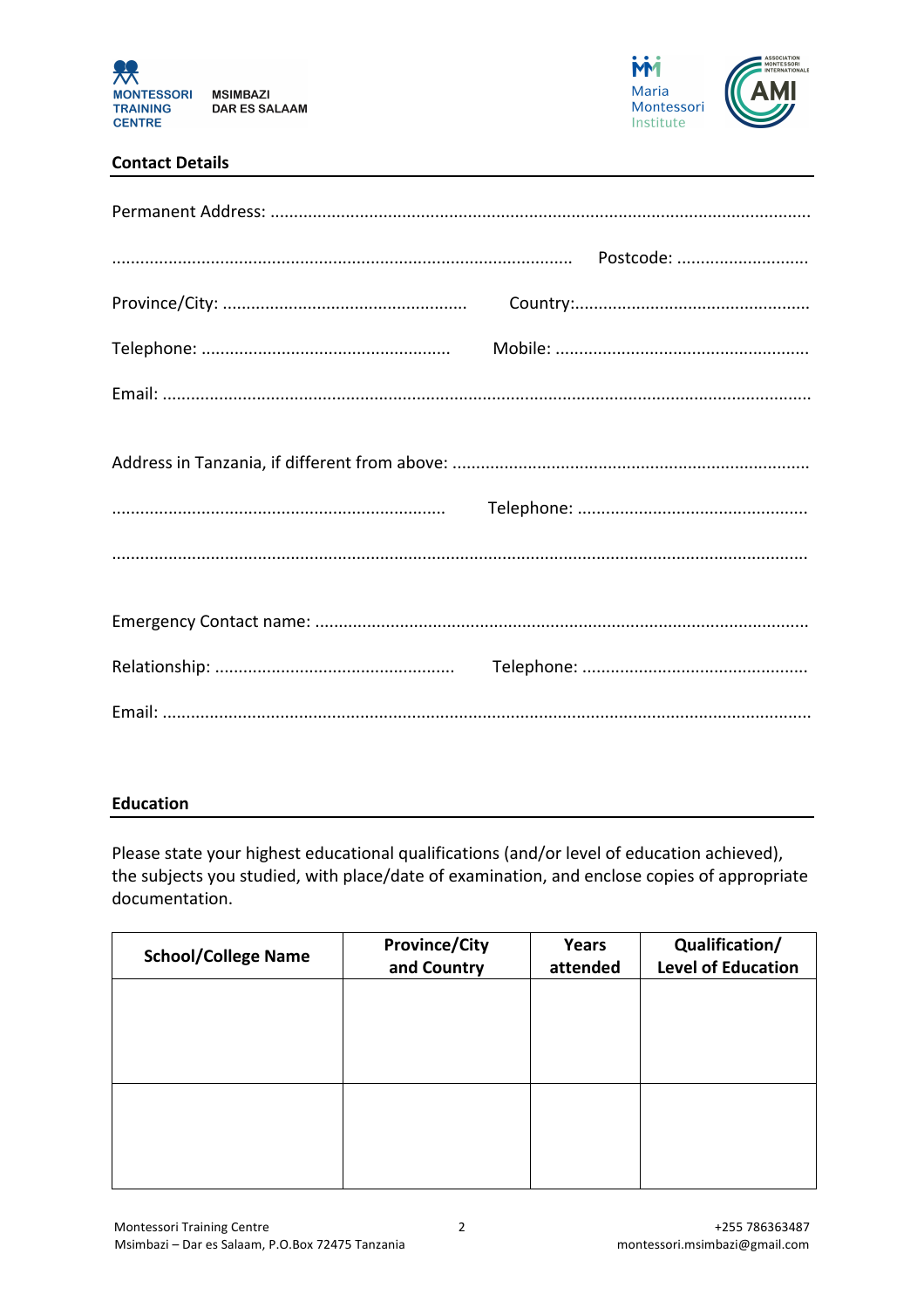



#### **Employment/Work Experience**

Please give details of any previous teaching or other experience (role, organisation, duration etc.)

| <b>Organisation Name,</b><br><b>Province/City and Country</b> | <b>Phone Number</b><br>and Email | <b>Duration of</b><br>Employment | <b>Role/Position</b> |
|---------------------------------------------------------------|----------------------------------|----------------------------------|----------------------|
|                                                               |                                  |                                  |                      |
|                                                               |                                  |                                  |                      |
|                                                               |                                  |                                  |                      |
|                                                               |                                  |                                  |                      |
|                                                               |                                  |                                  |                      |

#### **References**

Two character references must be submitted with the application form.

References must be in English.

References must be written by someone who has known you for least two years in a professional capacity such as college principal, university professor, priest, lawyer, doctor, dentist, bank manager, work supervisor, etc.

Please identify your referees below:

| Referee 1 | Referee 2 |
|-----------|-----------|
|           |           |
|           |           |
|           |           |
|           |           |
|           |           |
|           |           |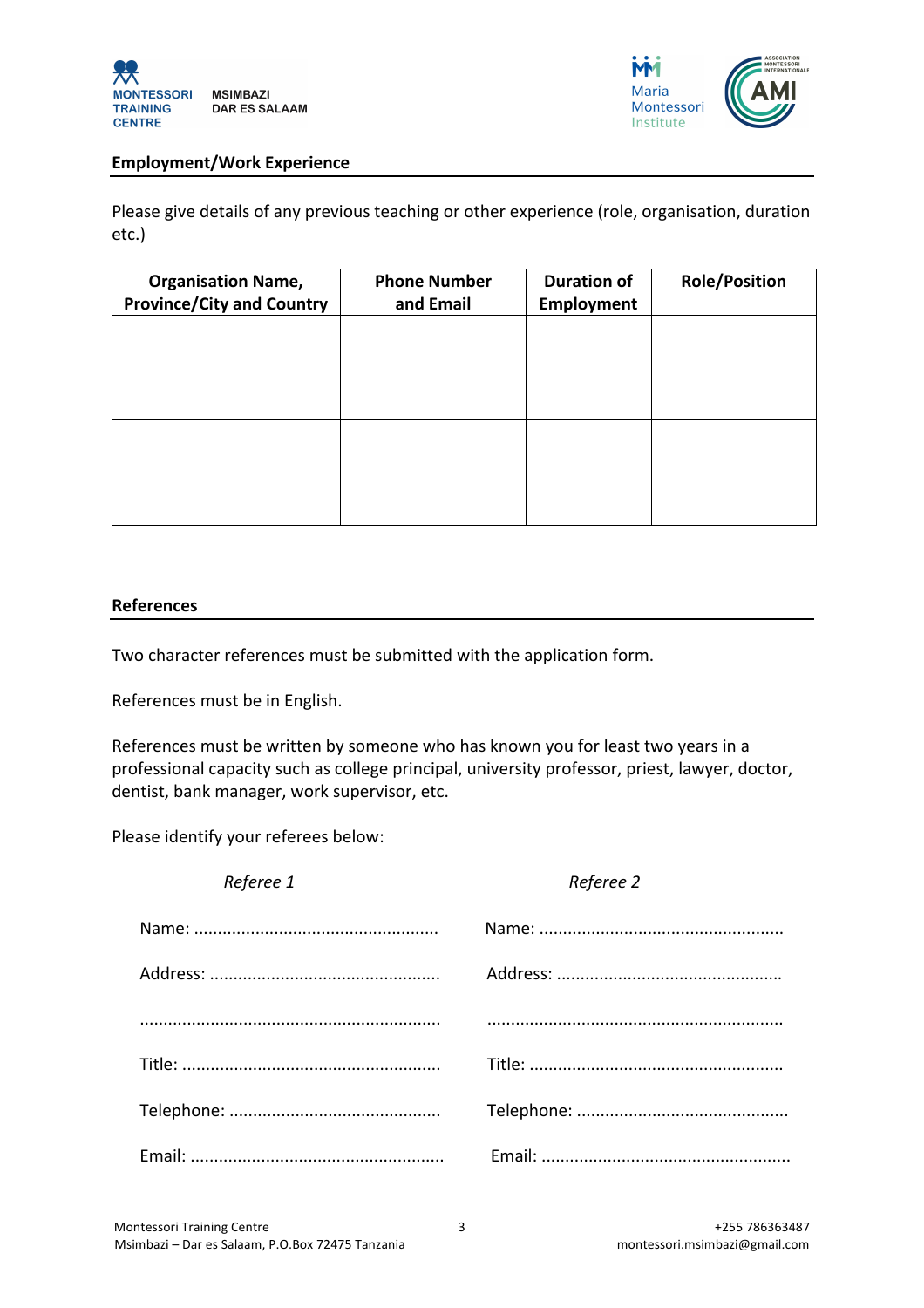

Montessori and the contract of the contract of the contract of the contract of the contract of the contract of the contract of

**Fees**

|                        | <b>Tanzanian Nationals</b> | <b>International Students</b> |
|------------------------|----------------------------|-------------------------------|
| <b>Application Fee</b> | TZS 100'000                | <b>USD 50</b>                 |
| Course Fee             | TZS 10'000'000             | USD 5'000                     |

The Application Fee is due at the time of submitting the application, which will only be processed if this fee is paid and a copy of the transfer/deposit receipt is attached.

The Course Fee is inclusive of course tuition, exam fees, Montessori books and course handouts. No additional payments are required for teaching practice and observation sessions. However, all transportation and accommodation costs during teaching practice and observation sessions are the student's responsibility.

Students are also responsible for the costs of their own personal use, such as accommodation, travel and transport, food, printing/photocopying and stationary for the duration of the full course.

#### **Fee Payment**

My course fees will be paid by:

- [ ] Myself
- [  $|$  Sponsor
- $\lceil$   $\rceil$  I intend to apply for a scholarship once I am accepted on the course (Information on scholarships is available on the website. Please read carefully before applying.)

My costs for personal use will be paid by the following:  $[$  | Myself  $[$  | Sponsor

| If you are paying for yourself, please give details: |                          |               |  |  |  |
|------------------------------------------------------|--------------------------|---------------|--|--|--|
| Paying by: [ ] Bank Transfer                         | [ ] Bank Deposit at CRDB | Western Union |  |  |  |

If sponsored, please give details:

| Paying by: [ ] Bank Transfer [ ] Bank Deposit at CRDB | [ ] Western Union |  |  |
|-------------------------------------------------------|-------------------|--|--|

Bank details

Bank address: CRDB BANK, AZIKIWE BRANCH, P.O.BOX 14 DAR ES SALAAM Account holder: MONTESSORI TRAINING CENTER Account Number: 0150206078801 Swift Code: CORUTZTZ Account Currency: TZS Tanzanian Shilling

Please note that payment in cash or by telephone/MPESA will not be accepted.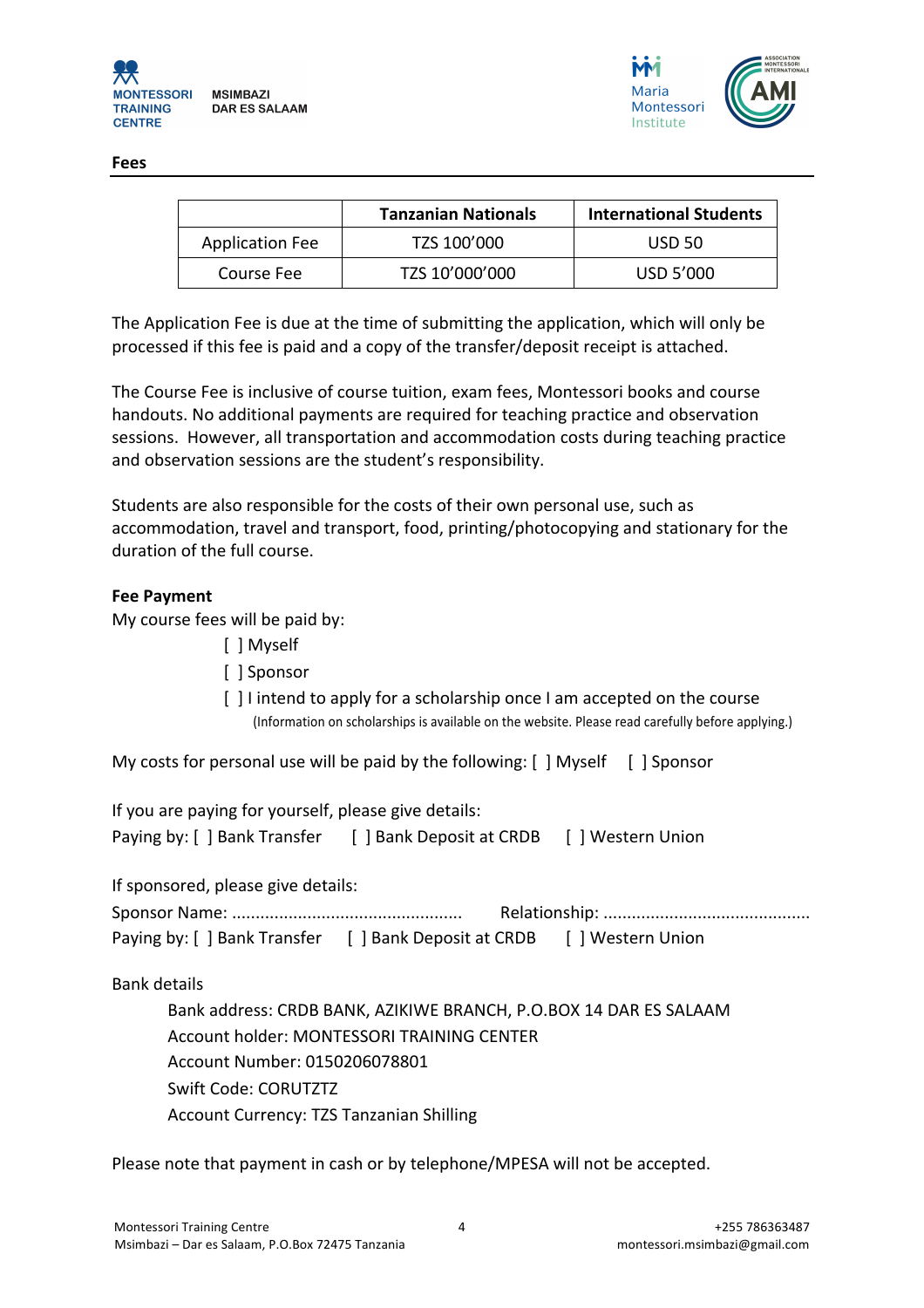



#### **Further Requirements**

The following items and documents must be attached to the application form. All documents must be in English.

- 1. A recent passport size photograph (headshot)
- 2. Copy of valid Passport or ID (all personal details, including the photo, must be clearly visible on the document copy)
- 3. An essay of approximately 750 words, in your own writing, on the following topic: *Why I wish to undertake this Course*
- 4. Health Form signed by your Doctor

Essay pages and the health form are attached at the end of the application form.

#### **How did you hear about the Course?**

| [] Recommendation |
|-------------------|
| [ ] Internet      |
| [ ] Flyer/Poster  |
| [ ] Advertisement |
|                   |

#### **Terms and Conditions**

- 1. The Application fee is non-refundable and non-transferable.
- 2. Acceptance on to the Course and payment of the Course fee whether in full or by installments, forms a binding contract between the prospective student and the Montessori Training Centre Msimbazi, Dar es Salaam (MTC Dar) subject to these terms and conditions, from which time the student agrees to pay the entire Course fees irrespective of whether they complete the Course or not.
- 3. Students are responsible for their own food, accommodation and travel arrangements and are obliged to ensure that they have sufficient funds for these expenses during the entire period of the course. Students are also responsible for their own printing, photocopying and stationery costs during the entire course.
- 4. International students must have a valid immigration visa issued by the Government of Tanzania.
- 5. Course Fees cannot be refunded or transferred under any circumstances such as personal accident, illness, refusal of immigration visa, insufficient funds for accommodation, etc. Students are advised to insure themselves against loss of fees due to personal accident, illness.
- 6. MTC Dar reserves the right to suspend students making late payment for fees from attending the Course.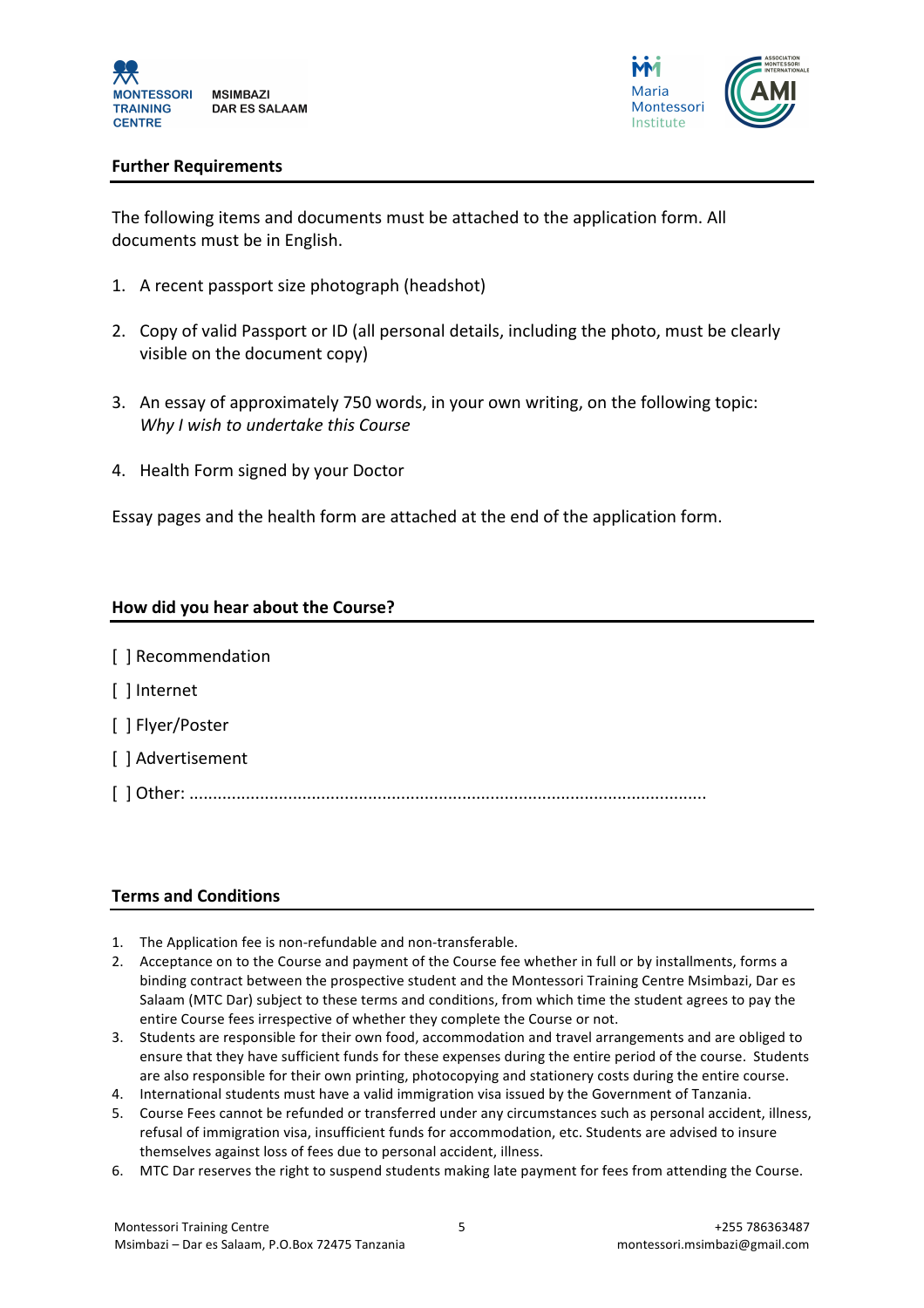



- 7. Students paying by electronic bank transfers from foreign bank accounts must ensure that MTC Dar receives the full amount due after any bank charges that are payable.
- 8. MTC Dar reserves the right to change the timing and/or content of the Course and to provide suitable alternatives.
- 9. 90% attendance is required in order to be eligible to sit for the Diploma Examination.
- 10. Each student is provided with the MTC Dar Student Handbook on acceptance. This contains the Institute's rules and regulations and advice on how to prepare for and get the best out of the Course.
- 11. MTC Dar reserves the right to ask a student to discontinue the course of study for medical, psychological, academic or other pertinent reasons.
- 12. MTC Dar reserves the right to suspend from continued attendance any student whose attendance or conduct is unacceptable. As it is not possible to reallocate the place on the Course, no refund will be made of the Course fees.
- 13. MTC Dar takes no responsibility for the loss or damage of any personal belongings.
- 14. Students consent to MTC Dar, the Maria Montessori Institute, London and the Association Montessori Internationale making use of information relating to them (including photographs and video recordings) for the purposes of: (i) managing relationships between the Centre and current students; (ii) promoting the Centre to prospective students; (iii) publicising the Centre's activities; and (iv) communicating with the Centre's community and alumni. In respect of (ii), (iii) and (iv), this includes use of such information by the Centre in/on the Centre's prospectus (in whatever format or medium), the Centre's website and (where appropriate) the Centre's social media channels.
- 15. Copyright in all materials provided by MTC Dar belongs to MTC Dar, the Maria Montessori Institute, London and the Association Montessori Internationale. All materials are provided for personal use of the individual student only and are not to be copied, circulated or included in other material or published in any form.
- 16. Plagiarism is not tolerated. If a student is found to have plagiarised someone's work, that student's course will be terminated.
- 17. Students are expected to abide by the conditions laid down for taking the Course and any arrangements made for their training during the Course including teaching practice and observation in schools.

#### **Declaration**

I have read and agree to the Terms and Conditions mentioned above.

I have attached the following to my application form:

- [ ] Application fee payment receipt
- [  $\vert$  ] Copies of educational documents
- [ ] 2 References
- [ ] Photograph
- [ ] Copy of valid Passport or ID
- [ ] Essay
- [ ] Health Form

Student Signature:................................................................ Date: ....................................

6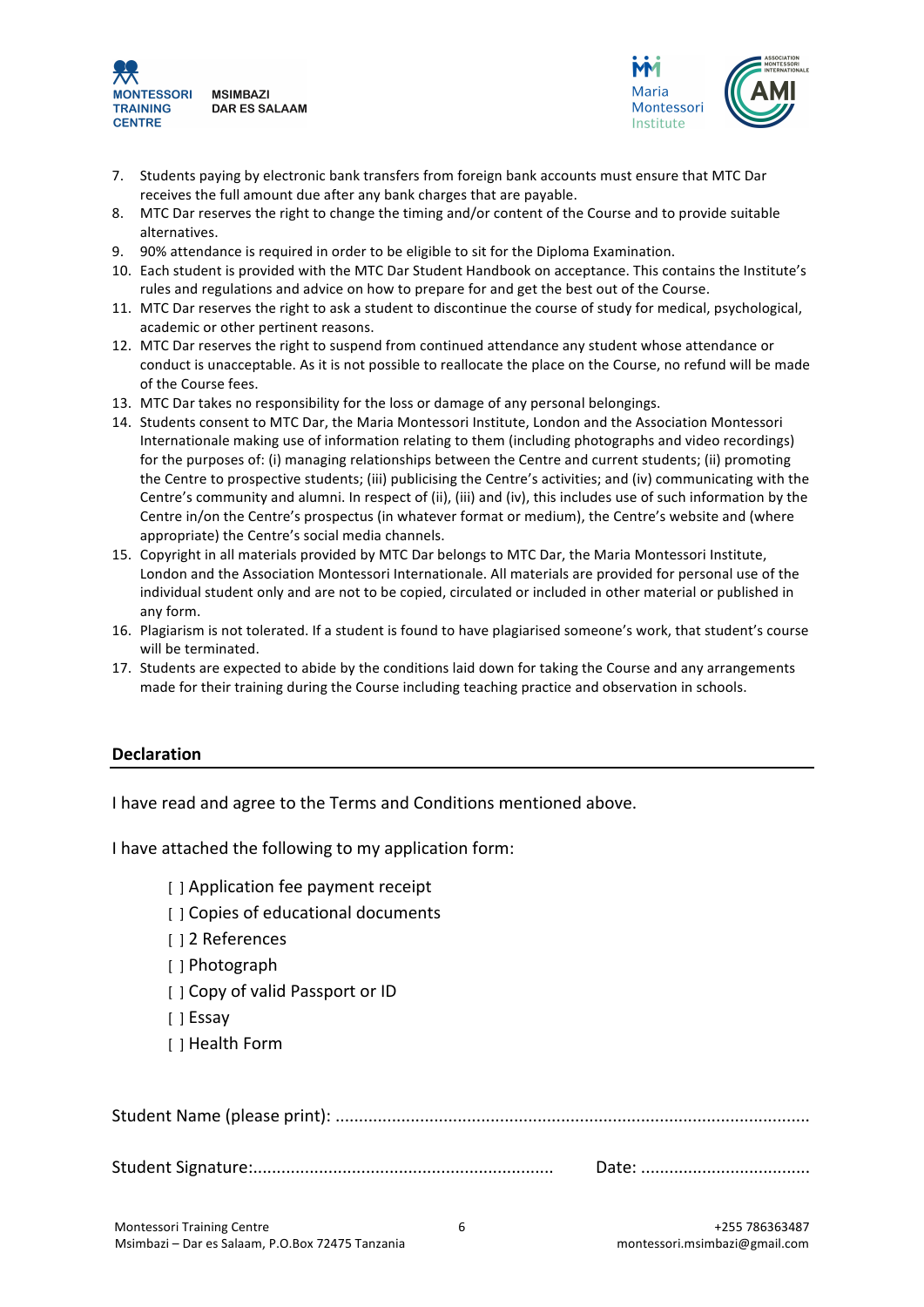AMI International Montessori Teacher Training 3-6 Diploma Course

# **ESSAY**

- The essay should be of approximately 750 words and must be in your own writing. It must be clear and legible.
- The essay must start on this page. The second page is a 'continuation page' and multiple copies can be printed and used to continue the essay beyond this page.
- All pages must have the student name and must be numbered.

# Topic: Why I wish to undertake this Course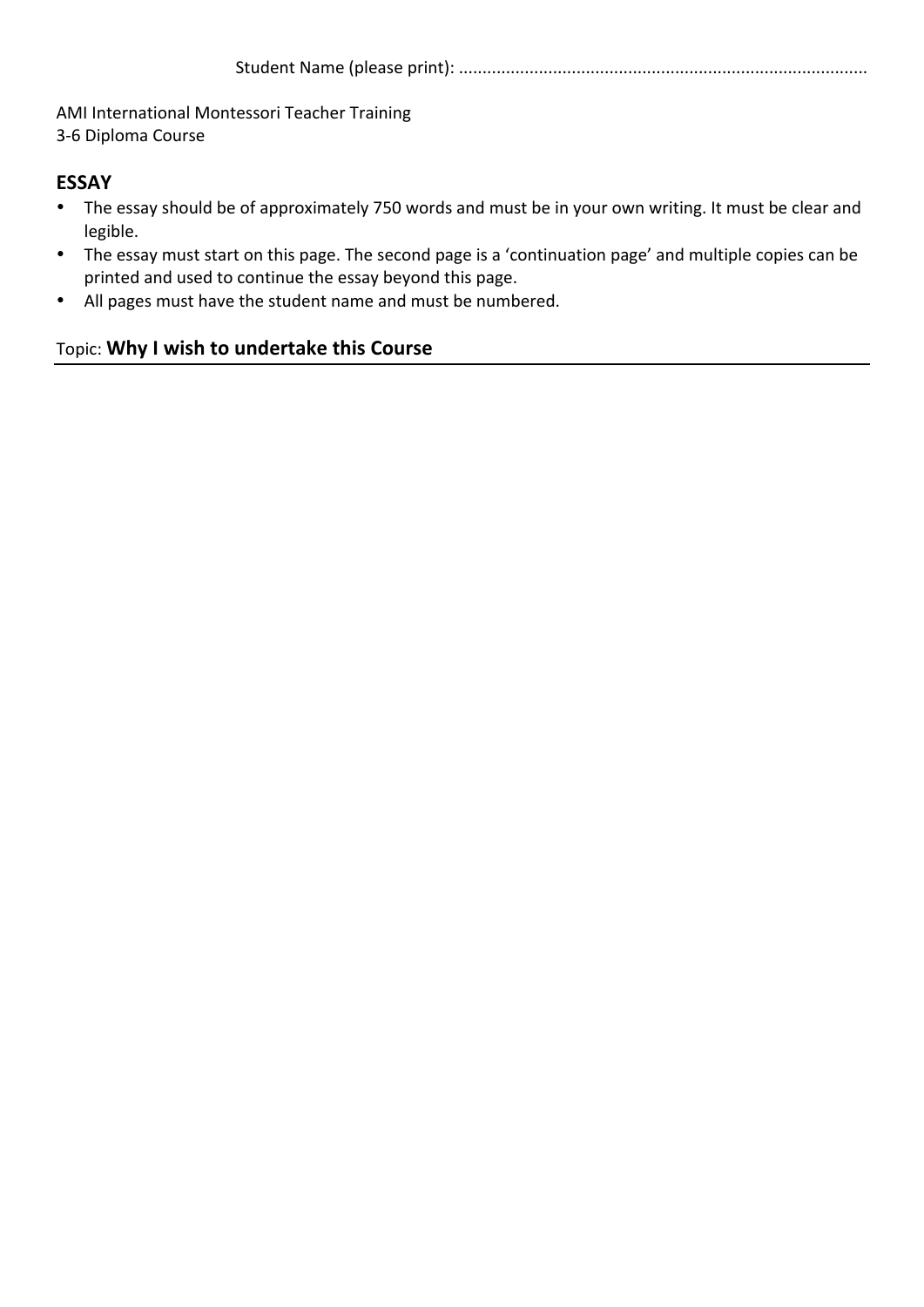|--|--|

AMI International Montessori Teacher Training<br>3-6 Diploma Course

Essay Continuation Page